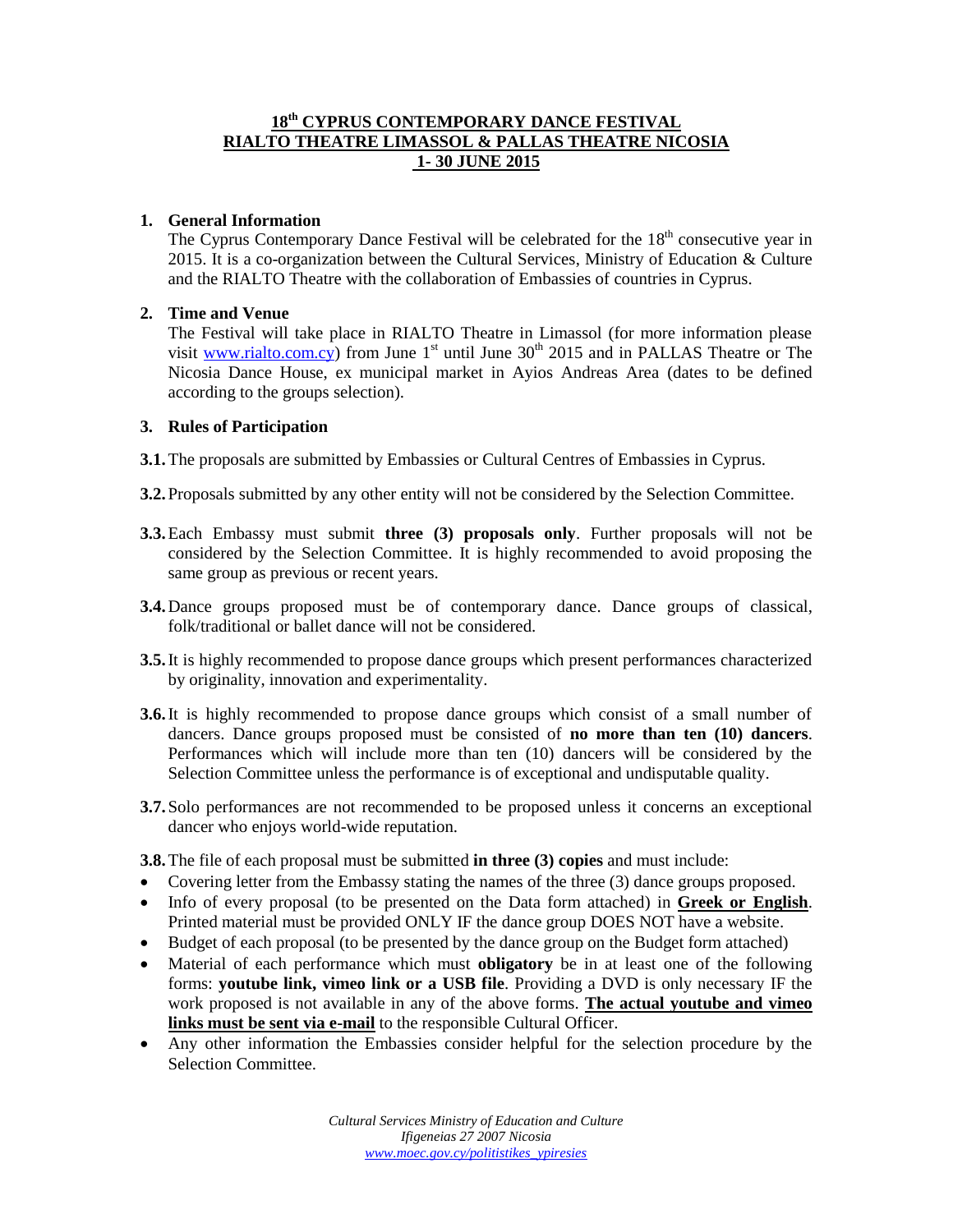**3.9.**After the submission of proposals, **no extra cost** can be added in the Budget form by the dance groups.

### **4. Selection Procedure**

The evaluation and selection of the dance groups which will participate in the Festival will be carried out by a Selection Committee formed by two Cultural Officers of the Cultural Services of the Ministry of Education and Culture, the Artistic Director of RIALTO Theatre and two professional dancers-choreographers-dance teachers, appointed by the Cultural Services.

After the submission of the proposals by the Embassies, the Selection Committee will evaluate the material of the proposals and will decide which groups will participate in the Festival and the works to be also presented at PALLAS Theatre or at Dance House in Nicosia.

The Selection Committee will conclude to a decision end of November- beginnings of December. The Cultural Services will notify the Embassies about the final participations in written before the end of December 2014 the latest.

In the event that an Embassy does not submit any proposal, the Selection Committee has the right to choose a dance group or a choreographic work from that country and inform the relevant Embassy accordingly. The Ministry has also the right to suggest works or artists to the Embassy that may interest the Ministry to host them during the Festival.

#### **5. Deadlines**

The deadline for the submission of the proposals by the Embassies **expires at 12.00 o clock (noon) on Friday, November 7 th 2014.** No proposals will be admitted after this date. No proposals will be considered unless they are accompanied by all the necessary documents presented in Part 3.8 above.

## **6. Delivery**

The proposals are submitted **only by post or by hand** by the Embassies to the Cultural Services with the reference: "Submission of Proposals by (name of Embassy) for the  $18<sup>th</sup>$  Cyprus Contemporary Dance Festival" to the following address: Cultural Services, Ministry of Education and Culture, Ifigeneias 27, 2007 Acropolis, Nicosia.

#### **No proposals will be admitted via fax, e-mail or any other means except the ones defined in the present point 6.**

No proposals will be considered if they are submitted in the form of a letter of intention on behalf of the Embassy to present certain dance groups. If the proposal file is not fully completed, the Selection Committee will not consider the proposal.

#### **7. Information**

The contact person for coordination, information and clarifications about the Festival is Mrs Georgia Hoplarou, Cultural Officer, Cultural Services, tel. 22809842, Fax: 22809875, E-mail: [ghoplarou@moec.gov.cy.](mailto:ghoplarou@moec.gov.cy) For any technical issues, the contact person is Mrs Anastazia Anastasiou, Administration Officer (e-mail: admin@rialto.com.cy), RIALTO Theatre, tel.25343904, fax.25749663.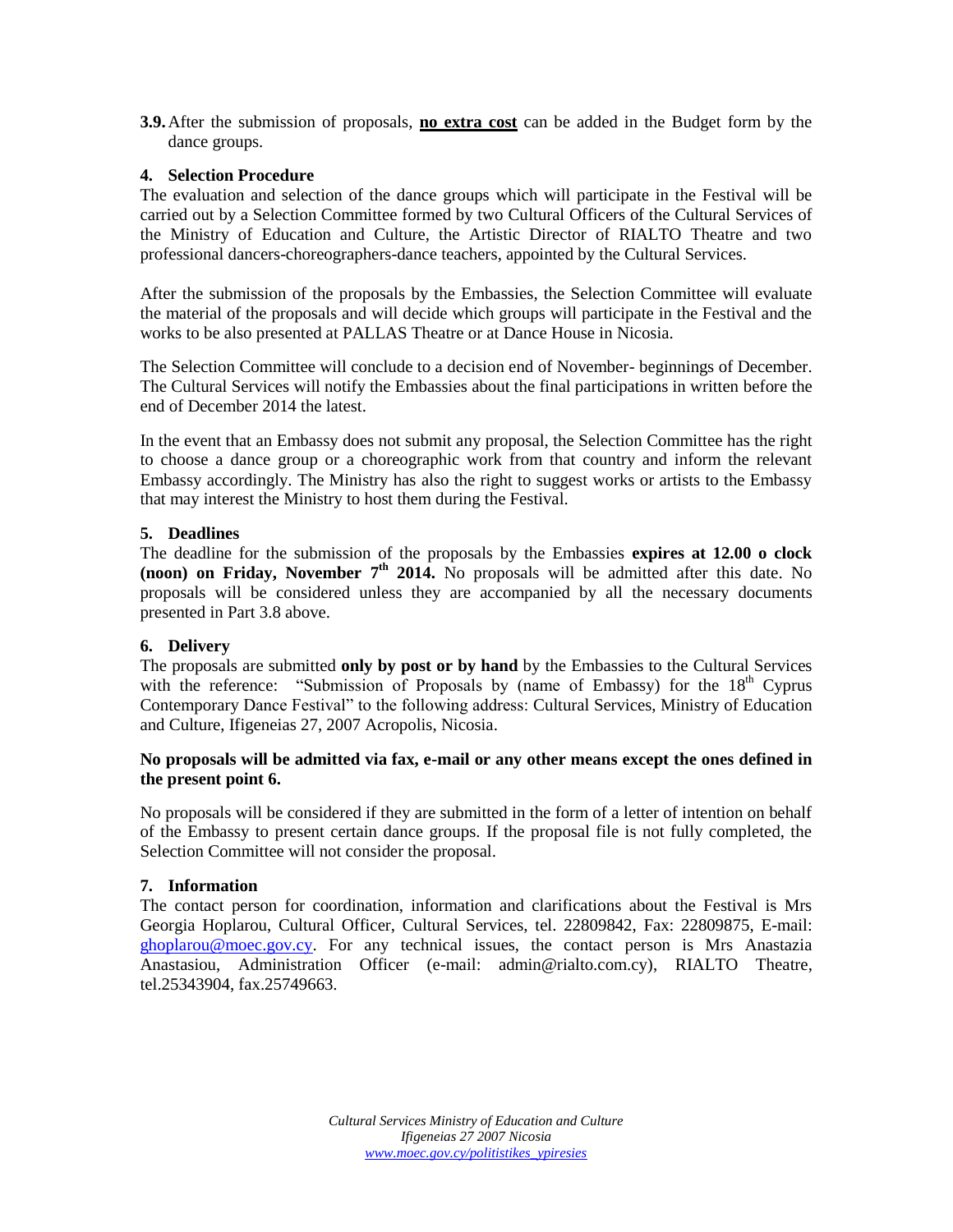## **18 th CYPRUS CONTEMPORARY DANCE FESTIVAL – JUNE 2015**

# **BUDGET FORM**

| COUNTRY:                                          |                                                   | Proposal No:            |                         |  |
|---------------------------------------------------|---------------------------------------------------|-------------------------|-------------------------|--|
|                                                   |                                                   | Work title:             |                         |  |
| 1. Fees (choreographer, artist, technician, etc.) |                                                   |                         |                         |  |
| Profession                                        | Number of Persons                                 | Fee $\in$               | Total $\in$             |  |
|                                                   |                                                   |                         |                         |  |
|                                                   |                                                   |                         |                         |  |
|                                                   |                                                   |                         |                         |  |
|                                                   |                                                   |                         |                         |  |
|                                                   |                                                   |                         |                         |  |
| 2. Per Diem                                       |                                                   |                         |                         |  |
| Number of Persons                                 | Number of Days                                    | Amount $\epsilon$       | Total $\in$             |  |
|                                                   |                                                   |                         |                         |  |
| 3. Transportation (air tickets, taxis-buses)      |                                                   |                         |                         |  |
| Number of Persons                                 | Description (air tickets etc.)                    | Amount $\epsilon$       | Total $\in$             |  |
|                                                   |                                                   |                         |                         |  |
|                                                   |                                                   |                         |                         |  |
| 4. Accommodation                                  |                                                   |                         |                         |  |
| Number of Persons                                 | Amount $\epsilon$                                 |                         | Total $\in$             |  |
|                                                   |                                                   |                         |                         |  |
|                                                   | 5. Transportation of technical equipment (if any) |                         |                         |  |
| 6. Other expenses (please verify)                 |                                                   |                         | $\boldsymbol{\epsilon}$ |  |
|                                                   | .                                                 |                         |                         |  |
|                                                   | .                                                 |                         |                         |  |
|                                                   |                                                   |                         |                         |  |
|                                                   |                                                   |                         |                         |  |
|                                                   |                                                   |                         |                         |  |
|                                                   |                                                   |                         |                         |  |
|                                                   |                                                   | <b>TOTAL</b> $\epsilon$ |                         |  |